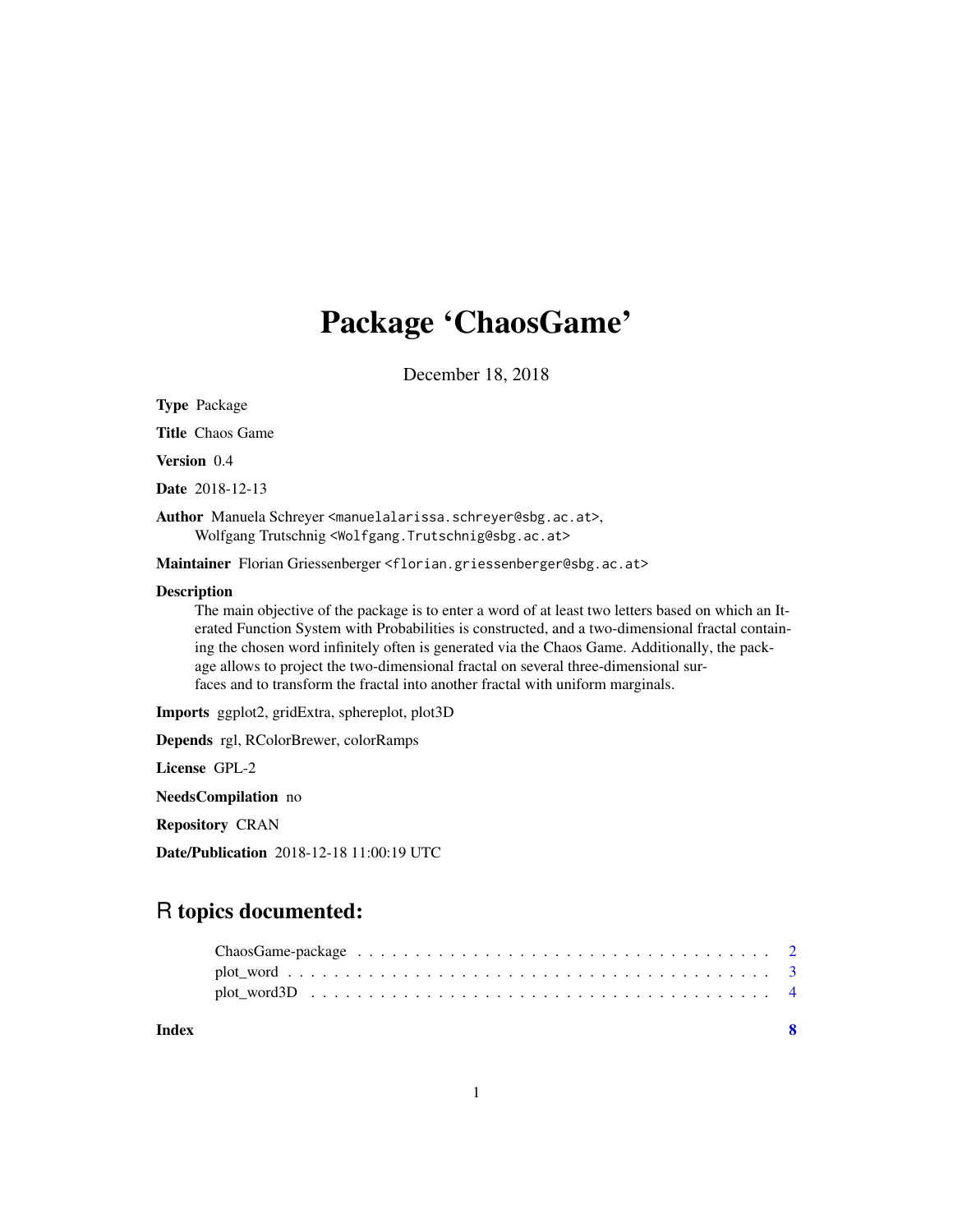<span id="page-1-0"></span>

#### Description

The main objective of the package is to enter a word of at least two letters based on which an Iterated Function System with Probabilities (IFSP) is constructed, and a two-dimensional fractal containing the chosen word infinitely often is generated via the Chaos Game. Additionally, the package allows to project the two-dimensional fractal on several three-dimensional surfaces and to transform the fractal into another fractal with uniform marginals.

#### Details

| Package: | ChaosGame  |
|----------|------------|
| Type:    | Package    |
| Version: | 0.4        |
| Date:    | 2018-12-13 |

#### Author(s)

Manuela Schreyer <manuelalarissa.schreyer@sbg.ac.at>, Wolfgang Trutschnig <Wolfgang.Trutschnig@sbg.ac.at>

#### Examples

```
# function with word as input, runs the chaos game and
# projects the result on the Enneper Minimal Surface:
# for nice results use, for example, R = 20 and orbit = 3000
A \le plot_word3D(word = "copula", R = 50, orbit = 100, copula = FALSE,
                plot.surface = "EnneperMinimalSurface", histogram = FALSE)
# further examples:
# same example as before, now with histogram = TRUE
# A <- plot_word3D(word = "copula", R = 100, orbit = 300, copula = FALSE,
# plot.surface = "EnneperMinimalSurface")
# same example as before, now (approximately) probability-integral-transformed
# (i.e. copula = TRUE)
# A <- plot_word3D(word = "copula", R = 100, orbit = 300, copula = TRUE,
# plot.surface = "EnneperMinimalSurface")
# projection of the fractal on a Catalan Surface
```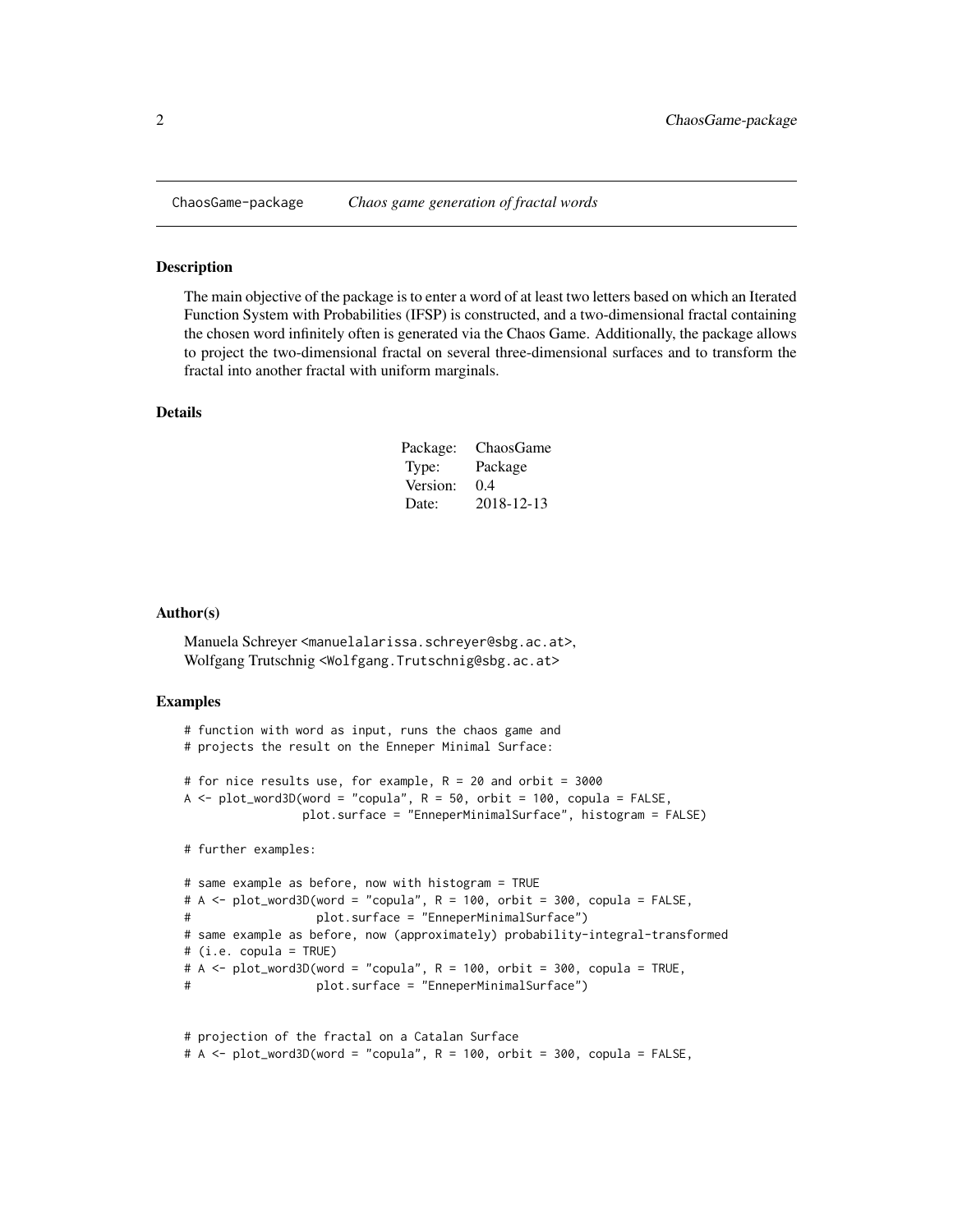```
# color.rgl.plot = "blue2green", plot.surface = "CatalanSurface")
# Catalan Surface (approximately) probability-integral-transformed (i.e. copula = TRUE)
# A <- plot_word3D(word = "copula", R = 100, orbit = 300, copula = TRUE,
# color.rgl.plot = "blue2green", plot.surface = "CatalanSurface")
# projection of the fractal on a Helix
# A <- plot_word3D(word = "copula", R = 100, orbit = 300, copula = FALSE,
# color.rgl.plot = "green2red", plot.surface = "Helix")
# Helix (approximately) probability-integral-transformed (i.e. copula = TRUE)
# A <- plot_word3D(word = "copula", R = 100, orbit = 300, copula = TRUE,
                 color.rgl.plot = "green2red", plot.surface = "Helix")# projection of the fractal on a Torus
# A <- plot_word3D(word = "copula", R = 100, orbit = 300, copula = FALSE,
# color.rgl.plot = "blue2yellow", plot.surface = "Torus")
# Torus (approximately) probability-integral-transformed (i.e. copula = TRUE)
# A <- plot_word3D(word = "copula", R = 100, orbit = 300, copula = TRUE,
# color.rgl.plot = "blue2yellow", plot.surface = "Torus")
# projection of the fractal on a Sphere
# A <- plot_word3D(word = "copula", R = 100, orbit = 300, copula = FALSE,
# color.rgl.plot = "ygobb", plot.surface = "Sphere")
# Sphere (approximately) probability-integral-transformed (i.e. copula = TRUE)
# A <- plot_word3D(word = "copula", R = 100, orbit = 300, copula = TRUE,
# color.rgl.plot = "ygobb", plot.surface = "Sphere")
```
plot\_word *Plot the 2D fractal containing the chosen word*

#### Description

The function allows to enter a word of at least two letters based on which an Iterated Function System with Probabilities (IFSP) is constructed. This IFSP is then used to generate a two-dimensional fractal containing the chosen word infinitely often, which is then plotted (and optionally probabilityintegral-transformed).

#### Usage

 $plot_words(word = "copula", R = 20, phi = 0, copula = FALSE,$ portion =  $0.2$ , shift =  $1.2$ , orbit =  $3000$ )

#### Arguments

word Word which the fractal should contain infinitely often.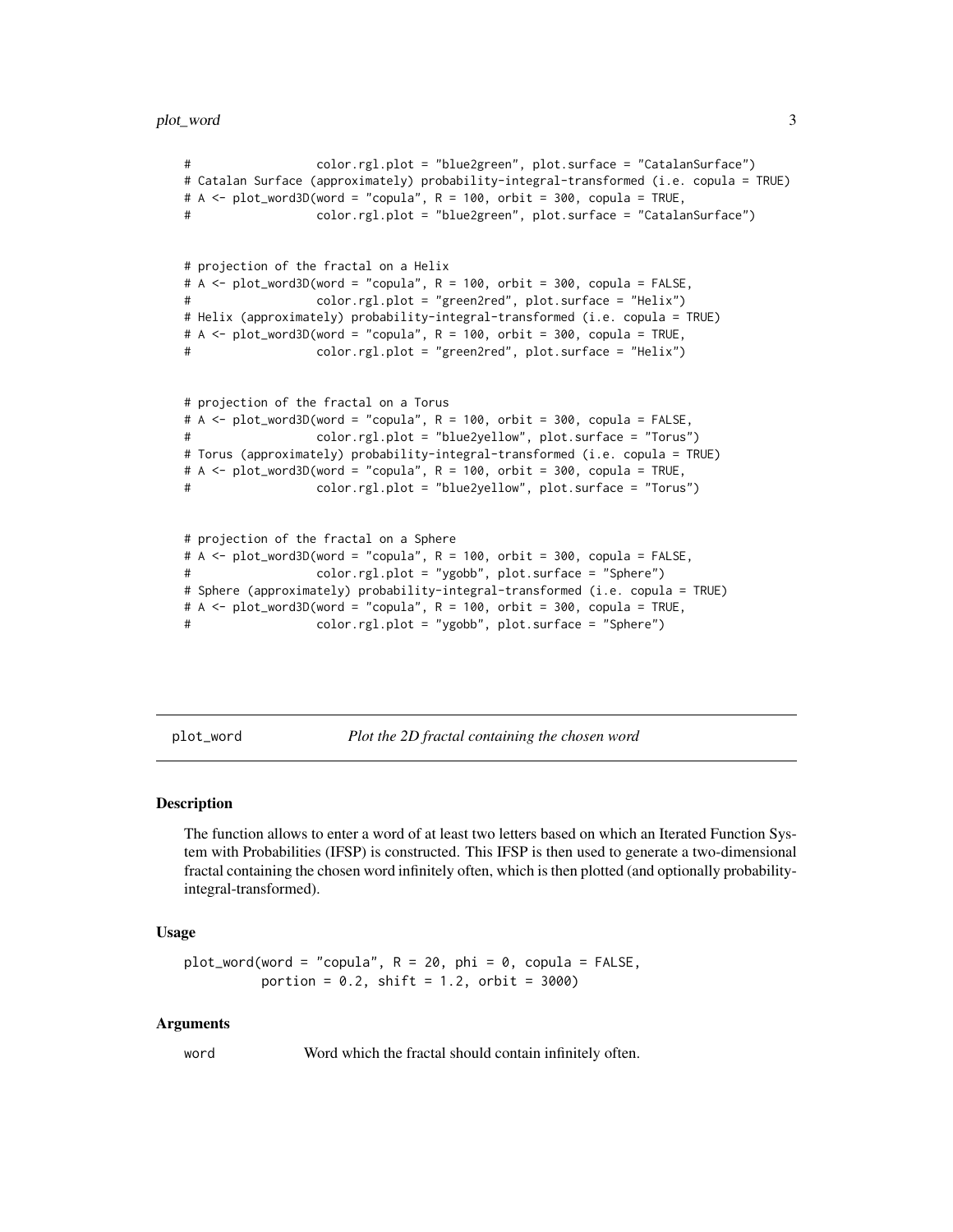<span id="page-3-0"></span>

| R       | Number of runs of the chaos game.                                                                  |
|---------|----------------------------------------------------------------------------------------------------|
| phi     | Angle of the rotation.                                                                             |
| copula  | If copula = TRUE the sample is (approximately) probability-integral-transformed.                   |
| portion | Portion based on which the empirical distribution functions are calculated, if<br>$copula = TRUE.$ |
| shift   | Distance between letters.                                                                          |
| orbit   | Number of steps in each run of the chaos game.                                                     |

#### Author(s)

Manuela Schreyer <manuelalarissa.schreyer@sbg.ac.at>, Wolfgang Trutschnig <Wolfgang.Trutschnig@sbg.ac.at>

#### Examples

```
# function with word as input, constructs the IFSP and runs the chaos game:
# for nice results use, for example, R = 20 and orbit = 3000
A \leq plot_{word(word = "copula", R = 50, orbit = 100)}# plot without histograms of the marginal distributions
plot(A, pch =19, col = 4, cex = 0.1)# further examples:
# with rotation
# A \le plot_word(word = "copula", R = 100, orbit = 300, phi = pi/8)
# A \le plot_word(word = "fractal", R = 100, orbit = 300, phi = pi/6)
# (approximately) probability-integral-transformed
# A <- plot_word(word = "copula", R = 100, orbit = 300, phi = pi/8, copula = TRUE)
# A <- plot_word(word = "fractal", R = 100, orbit = 300, phi = pi/6, copula = TRUE)
```
plot\_word3D *Plot the 3D fractal containing the chosen word*

#### Description

The function allows to enter a word of at least two letters based on which an Iterated Function System with Probabilities (IFSP) is constructed. This IFSP is then used to generate a two-dimensional fractal containing the chosen word infinitely often, which is then projected onto several threedimensional surfaces. Optionally, the projection is transformed into another fractal with uniform marginals.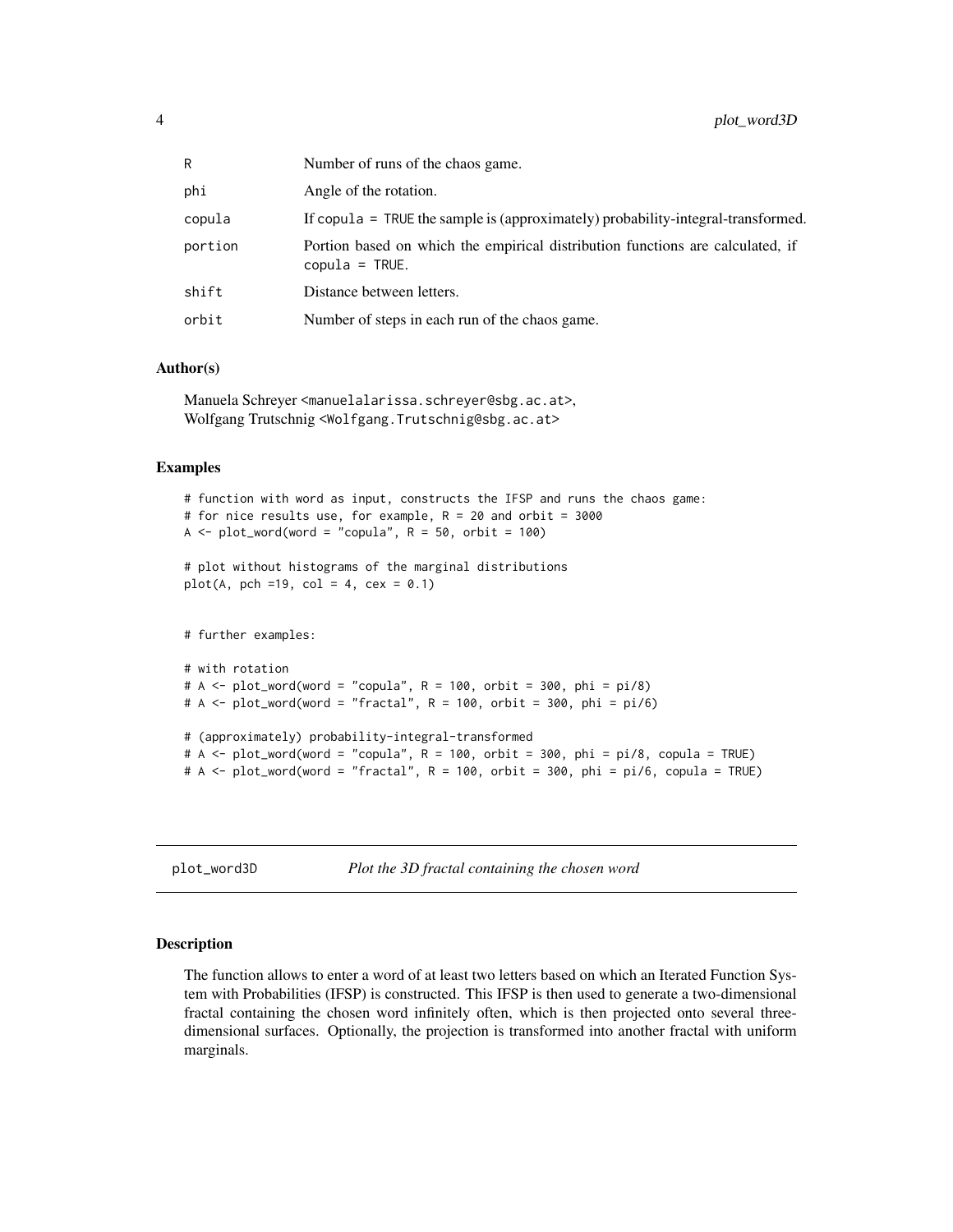#### plot\_word3D 5

#### Usage

```
plot_wordsD(word = "copula", R = 20, plot.rgl = TRUE,copula = TRUE, portion = 0.2, color.rgl.plot = "green2magenta",
          plot.surface = "Sphere", histogram = TRUE, shift = 1.2,
          orbit = 3000, cex.label = 0.7, size.lines = 0.1,
          Theta = 40, Phi = 30, Box = TRUE, projection = TRUE)
```
#### Arguments

| word         | Word which the fractal should contain infinitely often.                                                                                                                                                                          |
|--------------|----------------------------------------------------------------------------------------------------------------------------------------------------------------------------------------------------------------------------------|
| R            | Number of runs of the chaos game.                                                                                                                                                                                                |
| plot.rgl     | If $plot. rgl = TRUE$ a rgl-plot is generated. Otherwise a scatter-plot with $plot3D$<br>is produced.                                                                                                                            |
| copula       | If copula = TRUE the sample is (approximately) probability-integral-transformed.                                                                                                                                                 |
| portion      | Portion based on which the empirical distribution functions are calculated, if<br>$copula = TRUE.$                                                                                                                               |
|              | color rgl.plot Plotting color/color-range for the rgl-plot. One can choose between "gray",<br>"blue2green", "green2red", "blue2yellow", "ygobb", "magenta2green"<br>and "green2magenta".                                         |
| plot.surface | Three-dimensional surface on which the two-dimensional fractal is projected.<br>Options are "Sphere", "Helix", "Torus", "EnneperMinimalSurface" and<br>"CatalanSurface".                                                         |
| histogram    | It is an option available only under the rgl-plot option (i.e if $plot. rgl = TRUE$ ).<br>If histogram = TRUE, two-dimensional and one-dimensional marginal his-<br>tograms are plotted in the rgl-plot.                         |
| shift        | Distance between letters.                                                                                                                                                                                                        |
| orbit        | Number of steps in each run of the chaos game.                                                                                                                                                                                   |
| cex.label    | Font size, for exporting as a pdf or png file (see examples).                                                                                                                                                                    |
| size.lines   | Line width, for exporting as a pdf or png file (see examples).                                                                                                                                                                   |
| Theta, Phi   | Angles defining the viewing direction. Theta gives the azimuthal direction and<br>Phi the colatitude in the scatter-plot (see Package plot3D). Can be chosen only<br>under the scatter-plot option (i.e if $plot.rg1 = FALSE$ ). |
| Box          | If TRUE, axis, two-dimensional projections (if projection $=$ TRUE) and marginal<br>histograms are plotted.                                                                                                                      |
| projection   | An option available only if Box = TRUE. If projection = TRUE, the two-<br>dimensional projections are plotted together with axis and marginal histograms.                                                                        |

#### Author(s)

Manuela Schreyer <manuelalarissa.schreyer@sbg.ac.at>, Wolfgang Trutschnig <Wolfgang.Trutschnig@sbg.ac.at>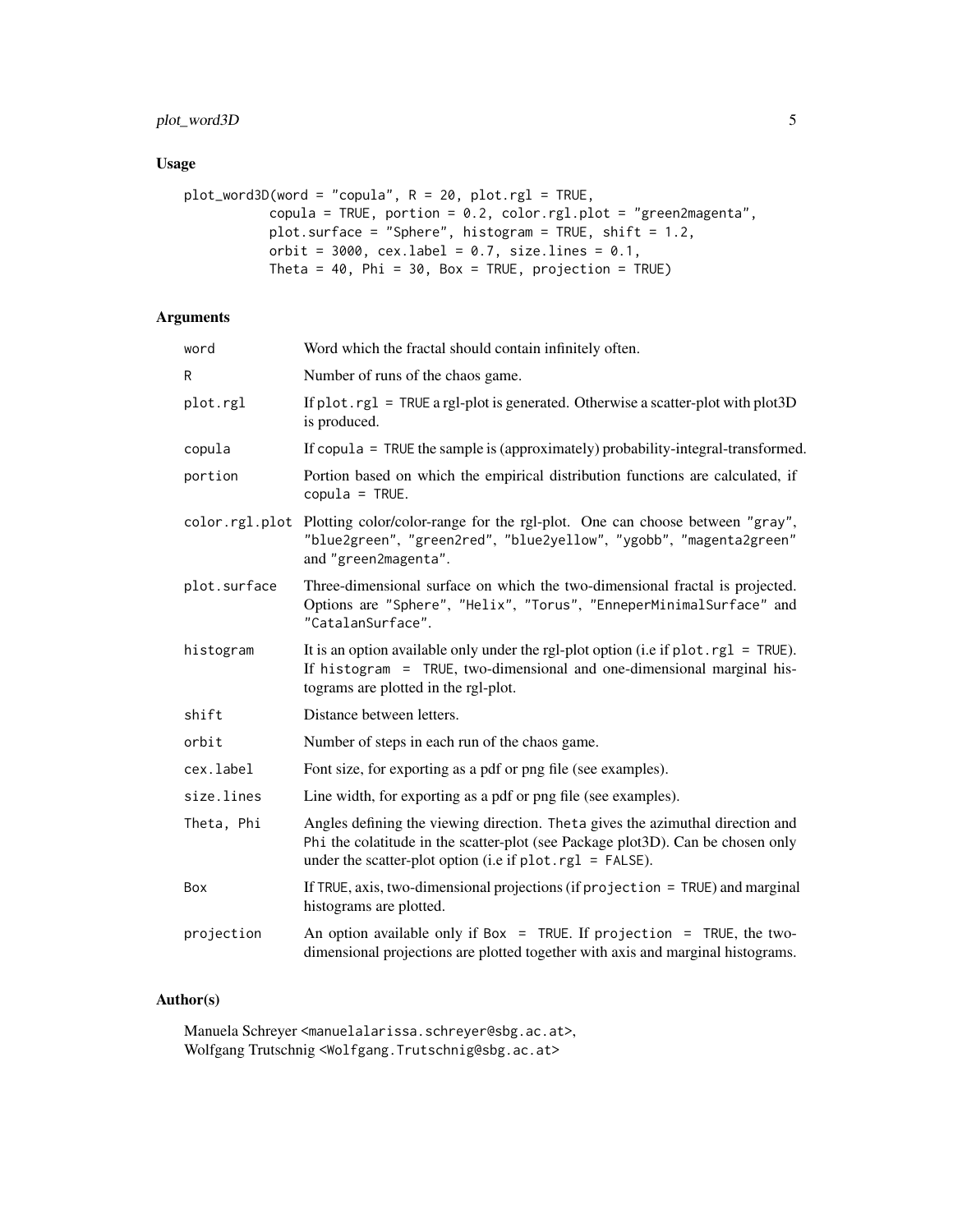#### Examples

```
# function with a word as input, runs the chaos game, calculates the
# copula transformation and projects the result on a sphere:
# for nice results use, for example, R = 20 and orbit = 3000
A \le plot_word3D(word = "copula", copula = FALSE, R = 50, orbit = 100)
# further examples:
# projection of the fractal on the Enneper Minimal Surface:
# A <- plot_word3D(word = "copula", R = 75, orbit = 300, copula = FALSE,
# plot.surface = "EnneperMinimalSurface", histogram = FALSE)
# same example as before, now with histogram = TRUE
# A <- plot_word3D(word = "copula", R = 100, orbit = 300, copula = FALSE,
# plot.surface = "EnneperMinimalSurface")
# same example as before (approximately) probability-integral-transformed
# (i.e. copula = TRUE)
# A <- plot_word3D(word = "copula", R = 100, orbit = 300, copula = TRUE,
                  plot.surface = "EnneperMinimalSurface")
# projection of the fractal on a Catalan Surface
# A <- plot_word3D(word = "copula", R = 100, orbit = 300, copula = FALSE,
# color.rgl.plot = "blue2green", plot.surface = "CatalanSurface")
# Catalan Surface (approximately) probability-integral-transformed
# (i.e. copula = TRUE)
# A \le plot_word3D(word = "copula", R = 100, orbit = 300, copula = TRUE,
# color.rgl.plot = "blue2green", plot.surface = "CatalanSurface")
# projection of the fractal on a Helix
# A <- plot_word3D(word = "copula", R = 100, orbit = 300, copula = FALSE,
                  color.rgl.plot = "green2red", plot.surface = "Helix")# Helix (approximately) probability-integral-transformed (i.e. copula = TRUE)
# A <- plot_word3D(word = "copula", R = 100, orbit = 300, copula = TRUE,
# color.rgl.plot = "green2red", plot.surface = "Helix")
# projection of the fractal on a Torus
# A <- plot_word3D(word = "copula", R = 100, orbit = 300, copula = FALSE,
# color.rgl.plot = "blue2yellow", plot.surface = "Torus")
# Torus (approximately) probability-integral-transformed (i.e. copula = TRUE)
# A <- plot_word3D(word = "copula", R = 100, orbit = 300, copula = TRUE,
                  color.rgl.plot = "blue2yellow", plot.surface = "Torus")# projection of the fractal on a Sphere
# A \le plot_word3D(word = "copula", R = 100, orbit = 300, copula = FALSE,
# color.rgl.plot = "ygobb", plot.surface = "Sphere")
# Sphere (approximately) probability-integral-transformed (i.e. copula = TRUE)
# A <- plot_word3D(word = "copula", R = 100, orbit = 300, copula = TRUE,
```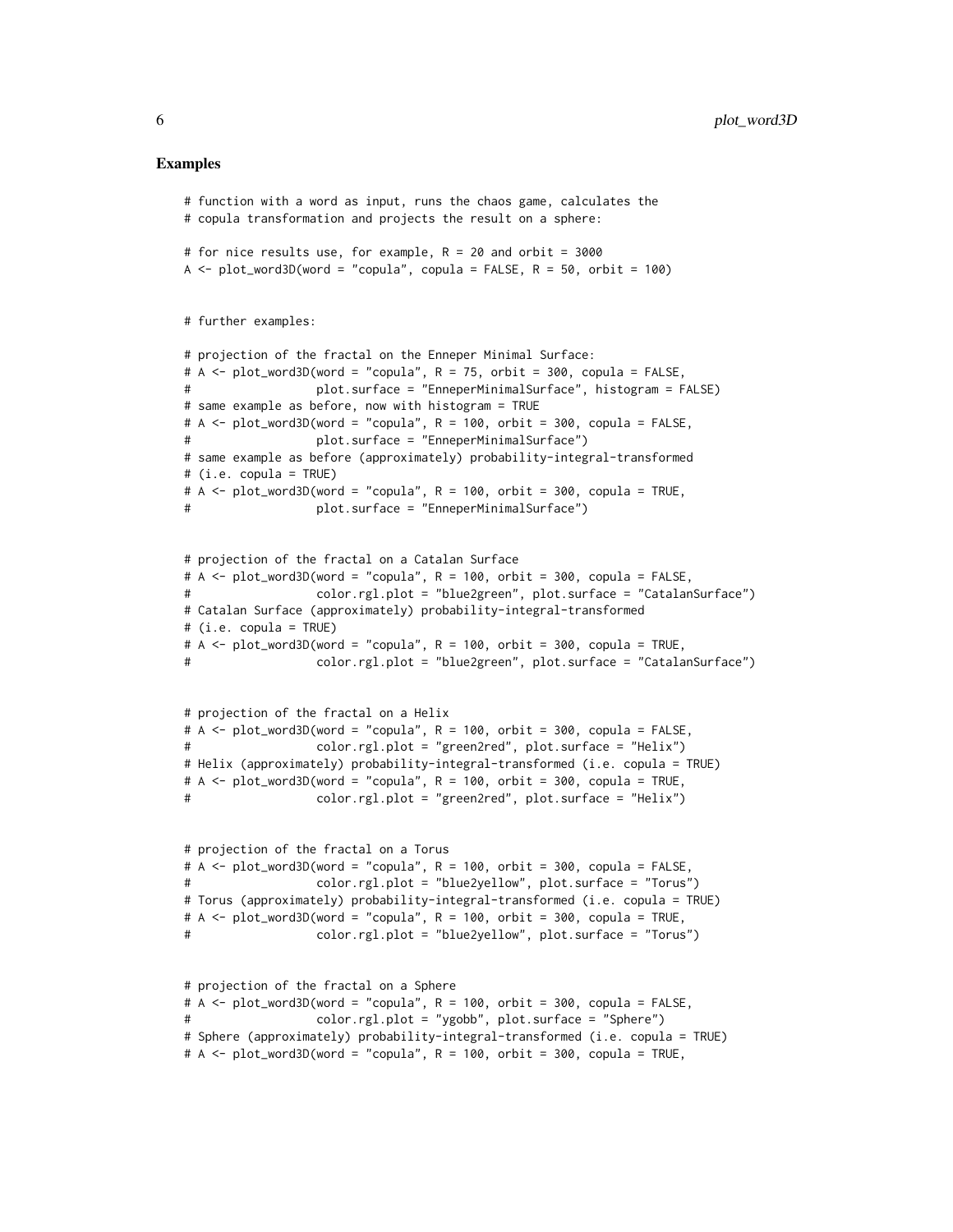```
# color.rgl.plot = "ygobb", plot.surface = "Sphere")
# scatter-plot with plot3D (i.e. plot.rgl = FALSE)
# A <- plot_word3D(word = "copula", R = 10, orbit = 300, copula = FALSE,
# plot.surface = "Sphere", plot.rgl = FALSE)
# scatter-plot with plot3D (i.e. plot.rgl = FALSE) for exporting as a pdf file
# setwd("working_directory")
# pdf(file = "Sphere.pdf", width = 30, height = 25)
# A <- plot_word3D(word = "copula", R = 100, orbit = 300, copula = FALSE, plot.rgl = FALSE,
# plot.surface = "Sphere", cex.label = 1.8, size.lines = 0.001)
# dev.off()
# scatter-plot with plot3D (i.e. plot.rgl = FALSE) for exporting as a png file
# setwd("working_directory")
# png(file = "Sphere.png", width = 5000, height = 4000)
# A <- plot_word3D(word = "copula", R = 100, orbit = 300, copula = FALSE, plot.rgl = FALSE,
# plot.surface = "Sphere", cex.label = 5, size.lines = 2)
# dev.off()
```